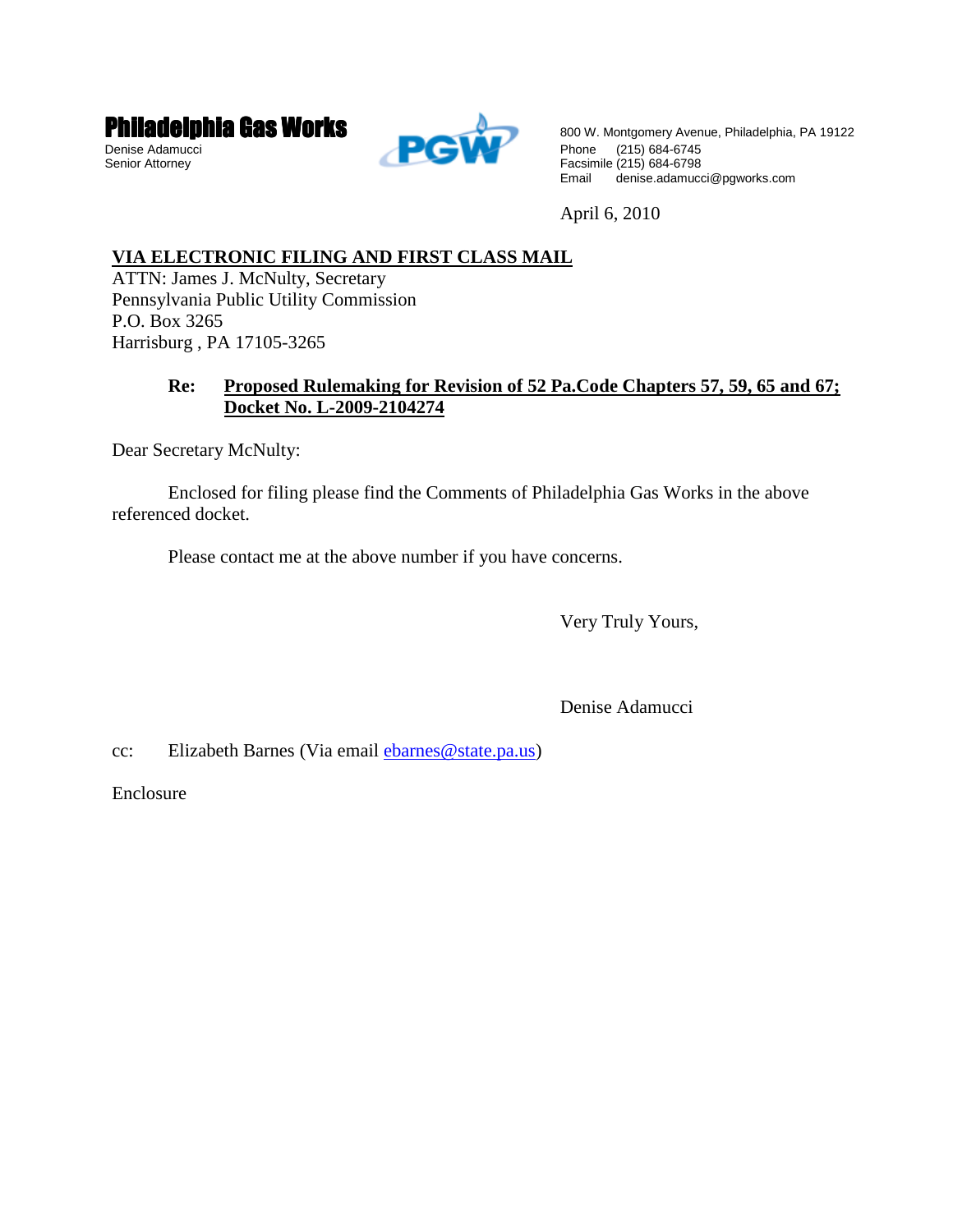### **BEFORE THE PENNSYLVANIA UTILITY COMMISSION**

**Rulemaking for Revision of 52 Pa. Code : Chapters 57, 59, 65 and 67 Pertaining to : Utilities' Service Outage Response and : Docket No. L-2009-2104274 Restoration Practices : 1999 : 1999 : 1999 : 1999 : 1999 : 1999 : 1999 : 1999 : 1999 : 1999 : 1999 : 1999 : 1999 : 1999 : 1999 : 1999 : 1999 : 1999 : 1999 : 1999 : 1999 : 1999 : 1999 : 1999 : 1999 : 1999 : 1999 : 1999 : 1 \_\_\_\_\_\_\_\_\_\_\_\_\_\_\_\_\_\_\_\_\_\_\_\_\_\_\_\_\_\_\_\_\_\_\_\_\_\_\_\_\_\_\_\_\_\_\_** 

#### **COMMENTS OF PHILADELPHIA GAS WORKS**

 **\_\_\_\_\_\_\_\_\_\_\_\_\_\_\_\_\_\_\_\_\_\_\_\_\_\_\_\_\_\_\_\_\_\_\_\_\_\_\_\_\_\_\_\_\_\_\_** 

### **I. INTRODUCTION**

 Philadelphia Gas Works ("PGW") respectfully submits these Comments to the Pennsylvania Public Utility Commission ("Commission") in response to the Proposed Rulemaking for Revision of 52 Pa. Code Chapters 57, 59, 65 and 67 ("RO") published in the Pennsylvania Bulletin on March 6, 2010 (40 Pa.B. 1203). The purpose of the RO is to amend regulations regarding service outage and restoration in the electric, gas and water industries. PGW appreciates this opportunity to provide the Commission with its comments on the RO's proposed regulatory language. With respect to any modifications made to regulatory language herein, PGW adopted the regulation as proposed and marked-up the proposed language. While PGW offers suggestions and feedback on certain of the proposals set forth in the RO, it does so without waiving its rights to assert that a proposed regulation is a violation of law.

#### **COMMENTS ADDRESSING THE RO**

- **1. Chapter 59**
- (a)  $§ 59.11(b)(2)$

PGW believes that the current language of  $59.11(b)(1)(i)$  adequately protects the public and clearly defines the obligations of utilities. The current regulation requires reporting in the event of death or personal injury necessitating inpatient hospitalization – a utility likely would

1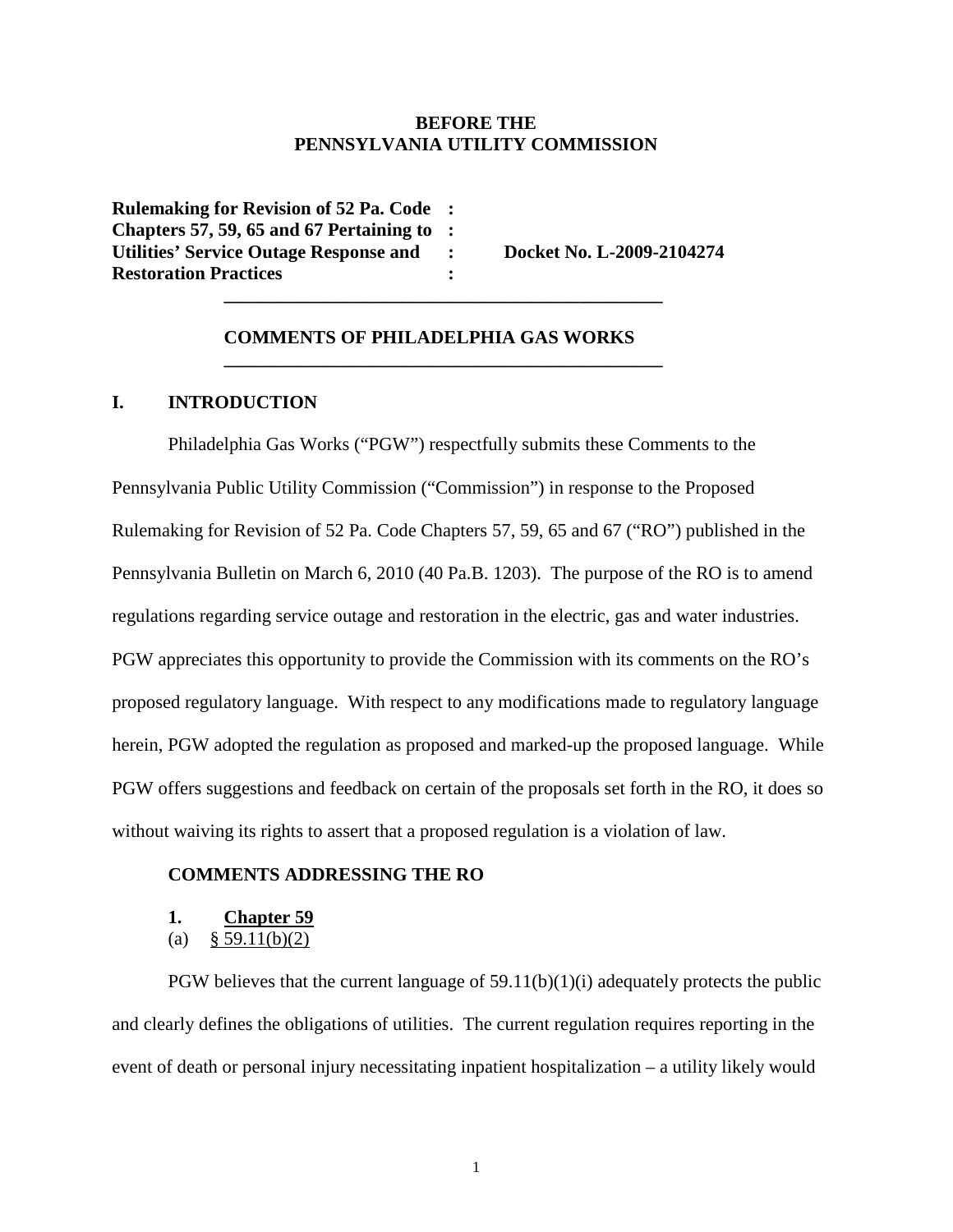have knowledge of, or could obtain information regarding, such circumstances. In contrast, the proposed regulation is less specific and does not define the term "professional medical attention." As a result, it is uncertain what level of injury would require reporting and whether a utility would have knowledge of circumstances which require reporting. For example, is reporting required if a person visits a doctor with a claim that certain medical conditions have resulted from an accident but the doctor is unable to confirm such medical conditions, or if a person experiences inconsequential injury? There is likely negligible value from a report on such types of injuries. Accordingly, PGW agrees with the Commission's view that a threshold test for severity of injuries is warranted, and proposes the below modification to the proposed language:

> (2) Injury to a person sufficient that the injured person requires professional medical attention (i) in patient hospitalization, or (ii) suffers a serious medical injury, as certified by a licensed physician, which requires recurrent treatments by a licensed physician or nurse practitioner.

### (b)  $§ 59.11(b)(5)$

In order to ensure that the Commission is not unnecessarily burdened with

reporting on insignificant computer/cyber events, the regulations should establish limits on

reporting requirements. PGW proposes the below modification to the proposed language.

(5) An occurrence of an unusual nature that is suspected or determined to be caused by sabotage, which results in a service outage and is reported to the police or a government agency which performs police functions, including attempts against cyber security measures as defined in Chapter 101 (relating to public utility preparedness through self certification) and clarified in the Commission's Order entered on August 3, 2009, at Docket No. M-2009-2104237.

(c) § 59.11(b)(6)

PGW submits that damage to another utility company's facility or property would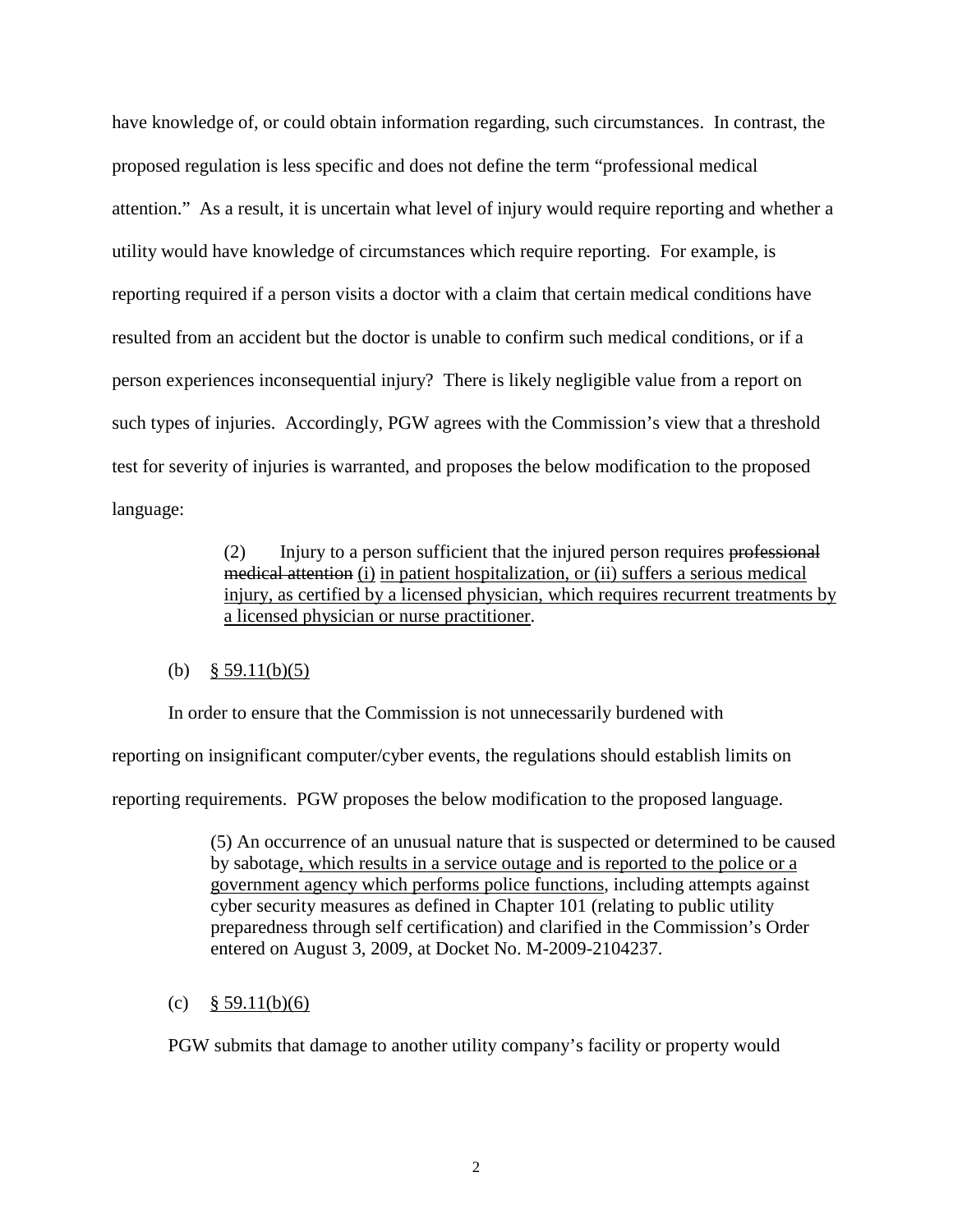not rise to a level deemed "substantial" until costs for repair of the damage exceed \$50,000, assuming the utility is informed of such costs by the other utility.

#### (d)  $§ 59.11(c)$  and (d)

As discussed above, a utility may not become aware that a person has sought "medical attention" until some time afterward. For this reason, the 24 hour reporting requirement with respect to subsection (b)(2) should apply 24 hours after such event is known to the utility and, similarly, the written reporting requirement should apply after such event is known.

#### (e) § 59.11(e)

66 Pa. C.S. § 1508 applies to accidents in or about or in connection with the operation of a utility's "service and facilities, wherein any person shall have been killed or injured." An incident described in proposed section  $\S 59.11(b)(5)$  would not necessarily fall under this description and the Commission does not have the statutory authority to extend the scope of 66 Pa. C.S. § 1508 in this manner.

While PGW understands the Commission's interest in investigating accidents involving death or serious injury, there are several areas of concern with this proposal which require revision to the proposed regulation. As an initial matter, it is unclear what type of report would be deemed to be a final internal investigation report. At most, the Commission should require a utility to pass along any reports that come into its possession that set forth an actual cause of an accident. Further, a utility's knowledge would be limited to the facts regarding its service and operations and, as such, this is the only information that the utility should be required to provide to the Commission. The reporting requirement should also specifically exclude information protected by the attorney-client privilege. Finally, since a utility may not have knowledge of a

3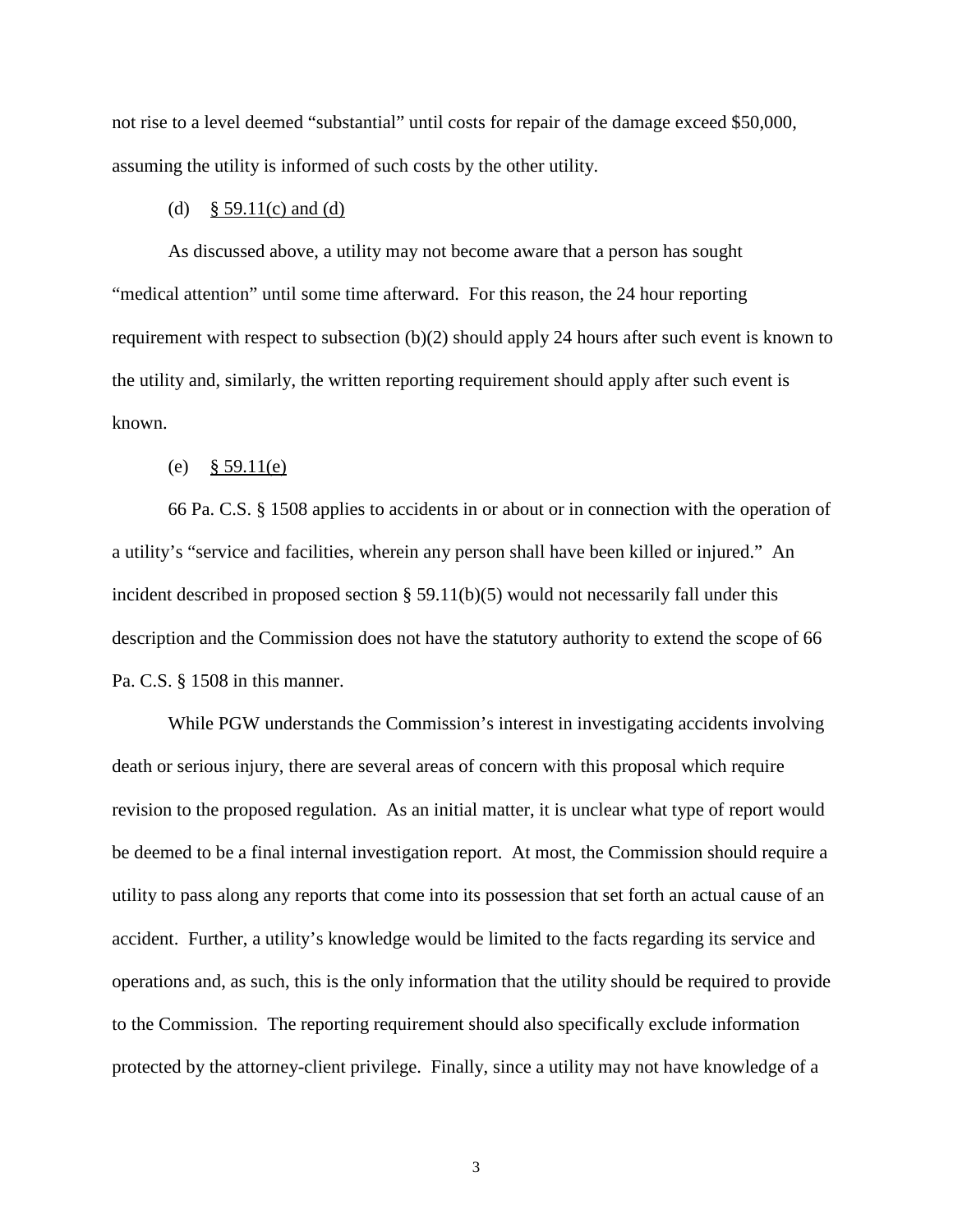reportable event until some time after the accident, particularly with respect to 59.11(b)(2), the one year requirement should run from the date of knowledge of the reportable injury. PGW proposes the below modification to the proposed language.

(e) *Internal investigation reports.* The utility shall submit a copy of its final internal investigation report when it is completed reports that set forth a finding of the actual utility service or operational cause of an accident, excluding information protected as privileged, for all reportable accidents under subsection  $(b)(1)$ , and  $(2)$  and  $(5)$ . The final internal investigation report submitted hereunder shall be treated in accordance with 66 Pa.C.S. § 1508 (relating to the reports of accidents.). If the report is not expected to be completed within 1 year of the date of the occurrence of the known reportable accident, the utility shall notify the Commission's Bureau of Fixed Utility Services, which may require quarterly status updates until completion of the report.

### **2. Chapter 67**

(f) 67.1(a) Although 52 Pa.Code § 67.1(a) is not proposed for modification,

PGW notes that in accordance with this subsection, Chapter 67 of the Code is applicable to gas utilities holding a certificate of public convenience under Chapter 11 of the Public Utility Law (66 Pa.C.S. §§ 1101 and 1102). However, with respect to PGW, and in accordance with 66 Pa.C.S. § 2212(c), Chapter 11 (relating to certificates of public convenience) applies to a city natural gas distribution operation, such as PGW, only to the extent it seeks to provide gas distribution services outside its corporate or municipal limits. Since PGW views its possible omission from the scope of Chapter 67 as inadvertent, and because PGW recognizes the importance of the PUC's efforts to create uniform outage response and restoration practices, it has provided comments on the proposed revisions to this Chapter.

(g) Comments. As a threshold matter, PGW respectfully submits that gas utilities should not be included in the scope of all of the modifications to Chapter 67. With respect to the heightened reporting requirements, it is unnecessary to group electric outages together with gas outages, as larger scale gas outages are rare and the facilities and infrastructure